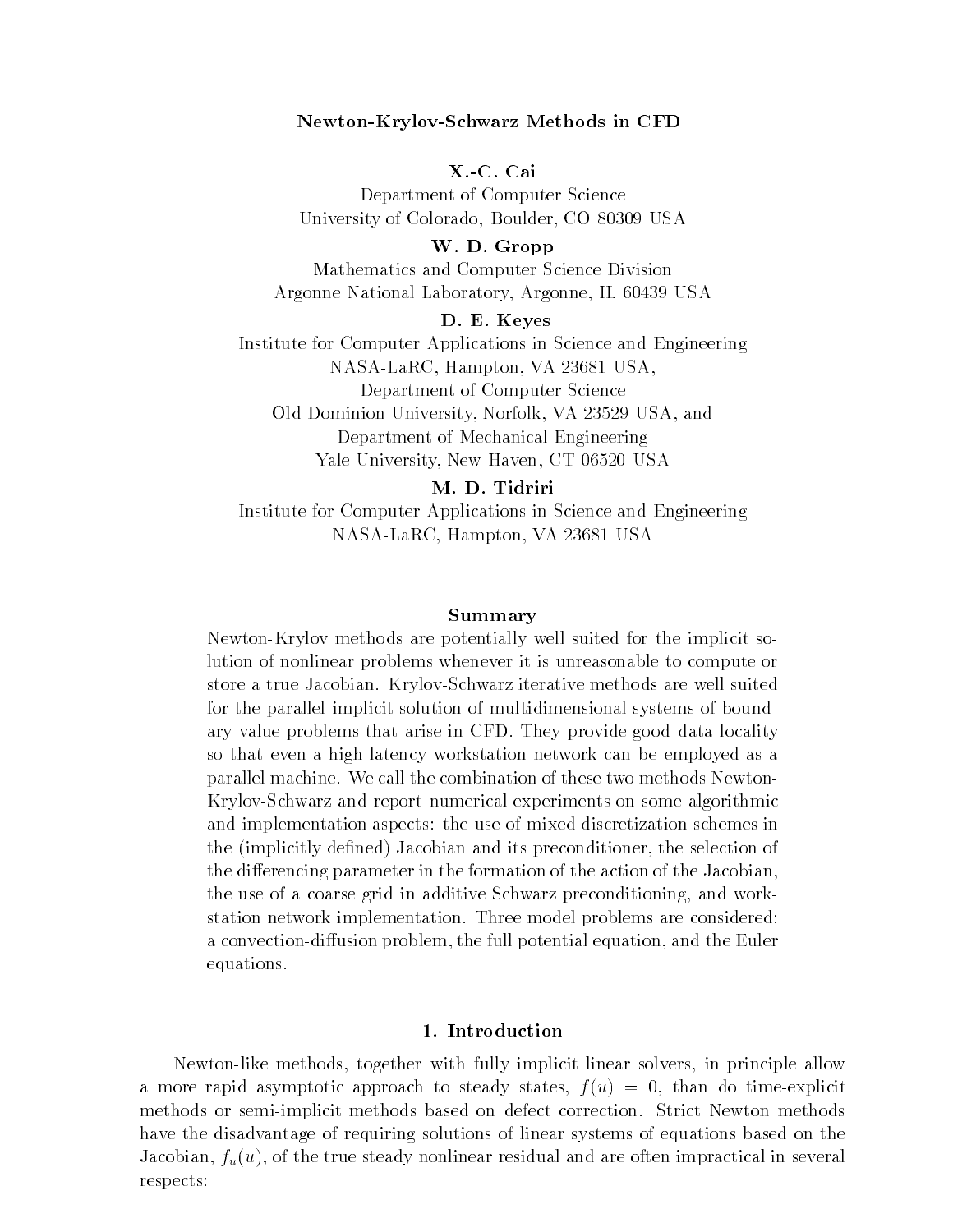- Their quadratic convergence properties are realized only asymptotically In early stages of the nonlinear iteration continuation or regularization is typically re quired in order to prevent divergence
- 2. Some popular discretizations (e.g., using limiters) of  $f(u)$  are nondifferentiable, leaving the Jacobian undefined in a continuous sense.
- 3. Even if  $f_u(u)$  exists, it is often inconvenient or expensive to form either analytically or numerically and may be inconvenient to store
- 4. Even if the true Jacobian is easily formed and stored, it may have a bad condition number
- The most popular family of preconditioners for large sparse Jacobians on struc tured or unstructured two- or three-dimensional grids, incomplete factorization, is difficult to parallelize efficiently.

in the paper we examine how points and the paper we examine the paper we examine the paper of the set of the s Newton-Krylov-Schwarz methods. Our point of view with respect to  $(1)$  is that there will usually be an asymptotic regime in which the power of Newton's method is desirable if the storage overhead is not too great To connect the opening iterations to the asymptotic regime, polyalgorithmic linear solvers for the Newton corrections were shown to be desirable in, for instance,  $\lbrack 8 \rbrack$ . Regarding (2), we refer to  $\lbrack 19 \rbrack$  for recent developments. The last three considerations are the most important with respect to parallel CFD. For a variety of reasons, industrial CFD groups are inclining towards the distributed network computing environment characterized by coarse to medium granularity, large memory per node, and very high latency. The all-to-all data dependencies between the unknown fields in a fully implicit method have led to a resurgence of interest in less rapidly convergent methods in high-latency parallel environments. Resisting, we present related investigations that lie along the route to parallel implicit CFD. Sections  $\S$  and  $\S$  briefly review Newton-Krylov and Krylov-Schwarz domain decomposition methods, respectively. Numerical results on three model problems, each focusing on different parts of the overall development of parallel Newton-Krylov-Schwarz methods, are then presented in  $\S 4$  through  $\S 6$ . It is our intention to bring these developments together in a Navier-Stokes code, as described in the conclusions

# 2. Newton-Krylov Methods

High-accuracy evaluation of the discrete residuals of  $d$ -dimensional flow formulations may require a large number of arithmetic operations. (For instance, a  $(d+2)$ -dimensional eigendecomposition may be required at each grid point in an Euler code.) Their Jacobians, though block-sparse, have dense blocks and are usually an order of magnitude even more complex to evaluate, whether by analytical or numerical means. Hence, matrix-free Newton-Krylov methods, in which the action of the Jacobian is required only on a set of given vectors instead of all possible vectors are natural in this context To solve the  $\lim_{u \to \infty} \frac{u}{u} = u$ , given  $u^2$ , let  $u^{n-1} = u^2 + \lambda^2 \sigma u^2$ , lor  $\iota = 0, 1, \ldots$ , until the residual is sufficiently small, where  $\delta u^l$  approximately solves the Newton correction equation  $J(u^l)\delta u^l = -f(u^l)$ , and parameter  $\lambda^l$  is selected by some line search or trust region algorithm [6]. Krylov methods, such as the method of conjugate gradients for symmetric positive definite systems or GMRES for general nonsingular systems, find the best approximation of the solution in a relatively small-dimensional subspace that is built up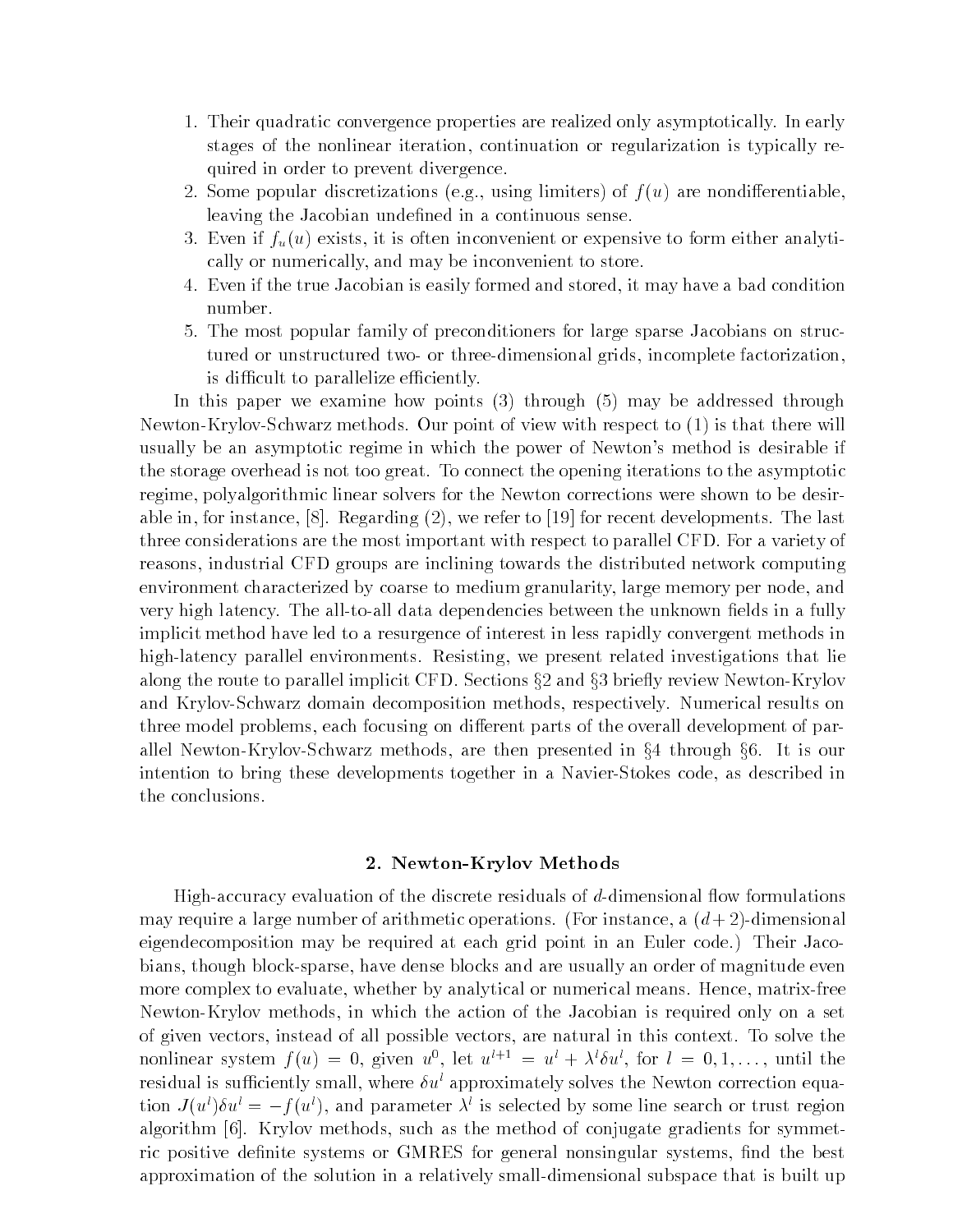from successive powers of the Jacobian on the initial residual. The Krylov solver used throughout the paper is GMRES (previous of previous comparisons of previous comparisons) with a compa modern Krylov solvers on the same problem class that showed CPU cost differences to be small and unsystematic when wellenough preconditioned that any of the methods were practical

The action of Jacobian  $J$  on an arbitrary Krylov vector  $w$  can be approximated by

$$
J(u^{l})w \approx \frac{1}{\epsilon} \left[ f(u^{l} + \epsilon w) - f(u^{l}) \right].
$$

Finite-differencing with  $\epsilon$  makes such matrix-free methods potentially much more susceptible to finite word-length effects than ordinary Krylov methods [13]. Steady aerodynamics applications require the solution of linear systems that lack strong diagonal dominance so it is important to verify that properly-scaled matrix-free methods can be employed in this context

An approximation to the Jacobian can be used to precondition the Krylov process Examples are

- 1. the Jacobian of a lower-order discretization,
- 2. the Jacobian of a related discretization that allows economical analytical evaluation of elements
- 3. a finite-differenced Jacobian computed with lagged values for expensive terms, and
- 4. domain decomposition-parallel preconditioners composed of Jacobian blocks on subdomains of the full problem domain

we consider the full set of the full set  $\{v\}$  and  $\{v\}$  are  $\{v\}$  and  $\{v\}$  and  $\{v\}$  and  $\{v\}$ combined with any of the split-discretization techniques (cases  $(1)$ – $(3)$ ), in principle.

Left preconditioning of the Jacobian with an operator  $B^{-1}$  can be accommodated via

$$
B^{-1}J(u^{l})w \approx \frac{1}{\epsilon} \left[ B^{-1}f((u^{l} + \epsilon w)) - \tilde{f}(u^{l}) \right],
$$

where  $f(u^*) = B^{-1} f(u^*)$  is stored once, and right preconditioning via

$$
J(ul)B-1w \approx \frac{1}{\epsilon} [f((ul + \epsilon B-1w)) - f(ul)].
$$

Right preconditioning is preferable when the focus is on comparing different preconditioners, since the residual norm measured as a by-product in GMRES and used in the termination test is independent of any right preconditioning. On the other hand, any left preconditioning changes the by-product residual norm in GMRES. Left preconditioning may be preferable when GMRES is applied in practice as the solver for an inexact Newton method. When the preconditioning  $B^{-+}$  is of high quality, the left-preconditioned residual serves as an estimate of the error in the Newton update vector. This leads to a useful termination condition when Newton step acceptance tests are based on  $||\delta u||$ .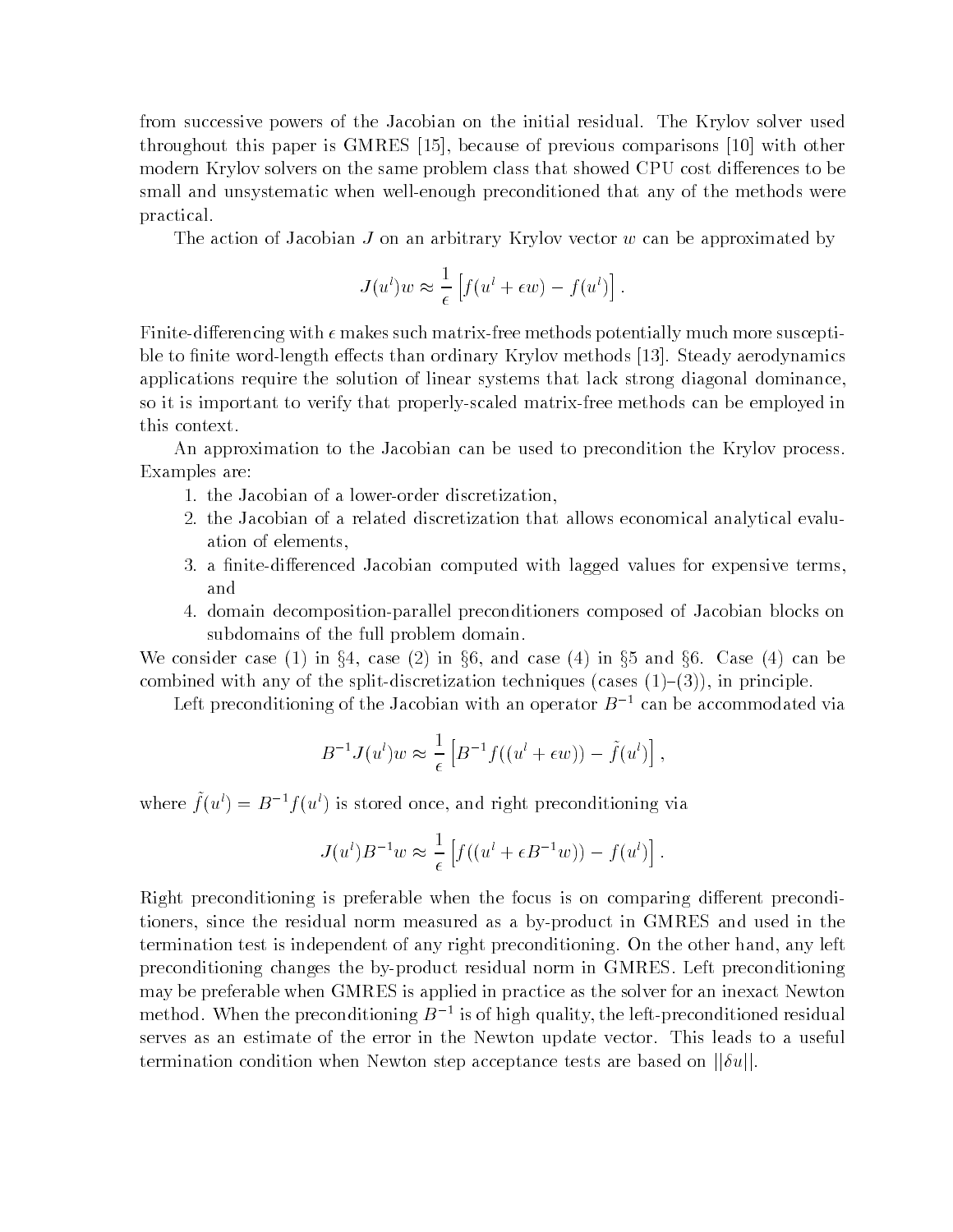### 3. Krylov-Schwarz Algorithms

A variety of parallel preconditioners, whose inverse action we denote by  $B^{-1}$ , can be induced by decomposing the domain of the underlying PDE, finding an approximate representation of  $J$  on each subdomain, inverting locally, and combining the results. Generically, we seek to approximate the inverse of  $J$  by a sum of local inverses:

$$
B^{-1} = R_0^T J_{0,u}^{-1} R_0 + \sum_{k=1}^K R_k^T J_{k,u}^{-1} R_k , \quad \text{where } J_{k,u} = \left\{ \frac{\partial f_i(u^l)}{\partial u_j} \right\}
$$

is the Jacobian of f in subdomain k in subdomain k in subdomain k in subdomain to the corresponds to the corresponds to the corresponds to the corresponds to the corresponds to the corresponds to the corresponds to the cor a possible coarse grid, and where  $R_k$  is a restriction operator that takes vectors spanning the entire space into the smaller dimensional subspace in which  $J_k$  is defined. We use the term "Krylov-Schwarz" to distinguish these methods within the general class of domain decomposition methods In the parallel computing literature the latter term is now used as a synonym for "data parallelism," whereas in the computational engineering literature it has come to be associated with any algorithm based on traversing a "multiblock" data structure. Meanwhile, in the applied mathematics literature, domain decomposition has become associated with the process of identifying the subdomains in which different dominant balances between terms of the governing equations hold in the sense of asymptotic analysis

The simplest of the Schwarz preconditioners is block Jacobi, which can be regarded as a zero-overlap form of additive Schwarz [7]. The convergence rate of block Jacobi can be improved, at higher cost per iteration, with subdomain overlap and (for many problems) by solving an additional judiciously chosen coarse grid system It is demonstrated numer ically in for a variety of nonselfadjoint scalar elliptic problems that additive Schwarz with a nested coarse grid, containing one degree of freedom per subdomain, provides an "optimal" preconditioning, in the sense that the number of iterations required to attain a fixed reduction in residual is bounded by a constant as either the mesh spacing  $h$  or the diameter of the subdomains H is indefinitely refined. Multiplicative Schwarz methods improve on additive methods as block Gauss-Seidel improves upon block Jacobi, by roughly a factor of two, with the same serialization penalty. In a situation in which there are more subdomains than processors, hybrid multicolored multiplicative/additive Schwarz is recommended for optimal convergence at a given parallel granularity

Parallelism is not the sole motivation for Schwarz methods. We remark that, given a preconditioner for the global domain, a Krylov-Schwarz method in which the same preconditioner is applied locally on each subdomain may provide a better serial algorithm than Krylov acceleration of the original global preconditioner. Given a problem of size IV and a preconditioner with arithmetic complexity  $c \cdot N^+$ , partition the problem into  $P$ subproblems of size  $N/P$ . The complexity of applying the solver independently to the set of subproblems is  $P^{\ast}C^{\ast}(N/F)^{\ast}$  . Even in serial,  $F^{\ast}$  -sets of subdomain iterations iterations can be afforded to coordinate the solutions of the subproblems per single global iteration, while breaking even in total complexity. If  $\alpha > 1$ , there is "headroom" for the domaindecomposed approach depending upon the overall spectral properties of the global and multidomain preconditioners. There may still be parallel headroom even if  $\alpha = 1$ , since the global method may involve too much communication to parallelize efficiently. In addition, a hierarchical data structure is often natural for modeling or implementation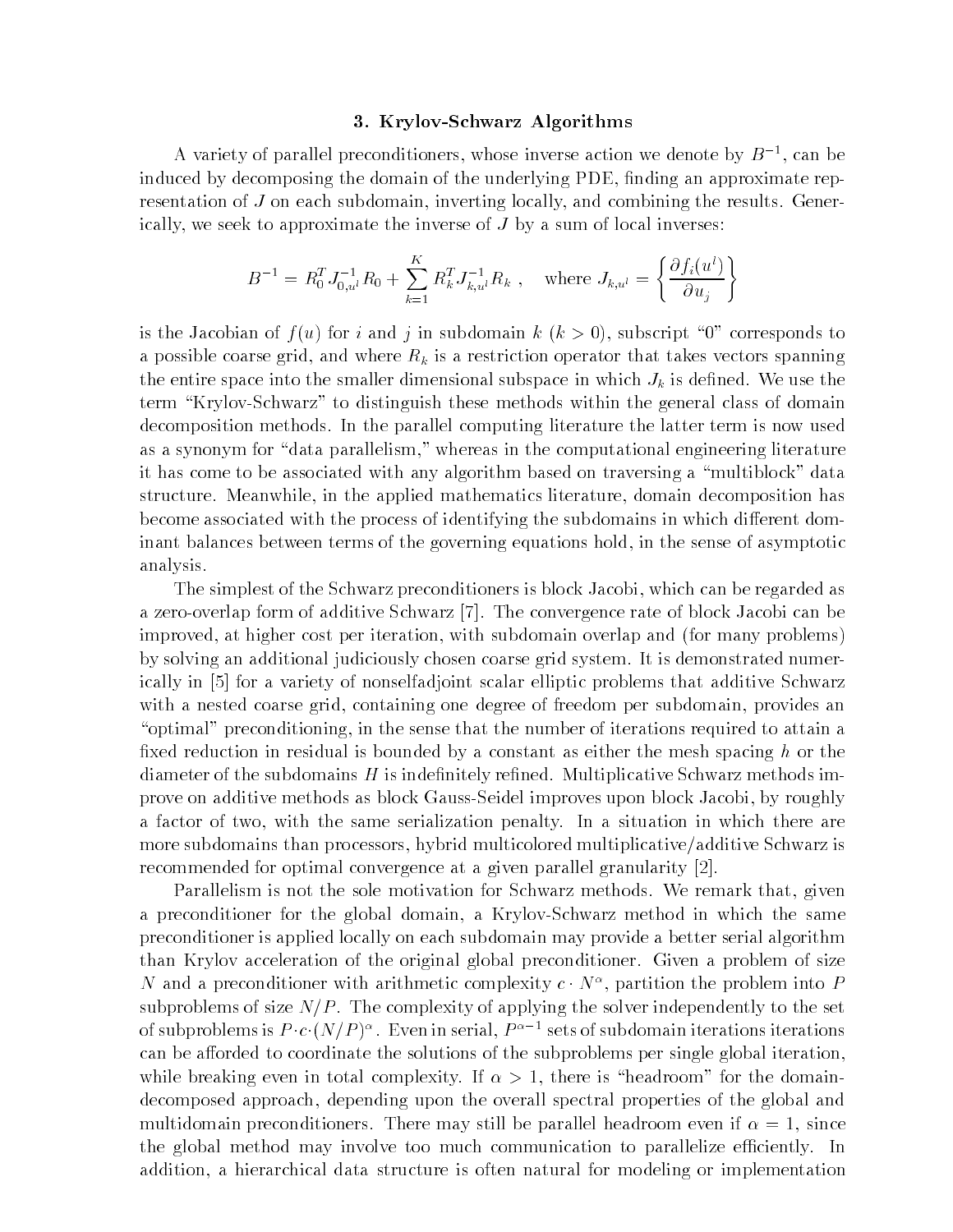reasons; and memory requirements, cache thrashing, or  $I/O$  costs on large problems may demand decomposition anyway

# 4. A Convection-Diffusion Problem

The academic nonlinear convection-diffusion Dirichlet problem

$$
\frac{\partial u}{\partial t} + u \frac{\partial u}{\partial x} + \frac{\partial u}{\partial y} - \nu \nabla^2 u = 0
$$

from  $\left[17\right]$  is employed for tests of the Newton-Krylov method because, under the assumption of backward Euler time-differencing,  $\frac{1}{27} \approx$  $\overline{\partial t} \approx (u^{n+1} - u^{n})/\Delta t$ , an exact semi-discrete solution can be constructed for  $u^{n+1}$ . Specifically, if we set  $u^{n} = (x^{n} + y^{n} + 1) + \Delta t$ .  $(zx(x^2 + y^2 + 1) + zy - 4\nu)$ , then  $u^{n+1} = x^2 + y^2 + 1$ , and Dirichlet boundary values are set accordingly. This problem is discretized on a Courant-triangulated unit square using a hybrid finite-volume/finite-element first-order approximation [17]. It is extended to second-order upwinding for the convective terms using MUSCL-type approach [22].

The discretization is general enough to accommodate unstructured triangulated grids in two-dimensions; however, for easy visualization of the effects of inconsistent discretization of the true Jacobian and its preconditioner, four pairs of inconsistent preconditioner/Jacobian discretizations were first applied to the one-dimensional constant coefficient steady submodel

$$
a\frac{\partial u}{\partial x} - \nu \frac{\partial^2 u}{\partial x^2} = 0,
$$

with a range of Peclet numbers  $\mathcal{W}$ derivative term is always approximated by the standard central difference formula  $-\frac{3-a}{2}$  $\partial x^2$  is zero.  $\frac{1}{h^2}(-u_{i-1}+2u_i-u_{i+1})\equiv Du_i$  wherever it appears in the Jacobian, and whenever the diffusion sive terms are made a part of the preconditioner. The first-derivative term was variously approximated by either of the second-order formulae,  $\frac{1}{2}$  , and  $\frac{1}{\partial x}|_i \approx \frac{1}{4h}(u_i)$  $4h$   $\cdots$   $2 \cdot 2 \cdot 1 \cdot 1 \cdot 2 \cdot 1 \cdot 2 \cdot 1 \cdot 1 \cdot 2 \cdot 1$  $U_{U2}u_i$  or  $\frac{1}{2\pi}$   $|i|$  $\frac{1}{\partial x}|_i \approx \frac{1}{2h}(u)$  $2h$   $\leftarrow$   $\leftarrow$   $\leftarrow$   $\leftarrow$   $\leftarrow$   $\leftarrow$   $\leftarrow$   $\leftarrow$   $\leftarrow$   $\leftarrow$   $\leftarrow$   $\leftarrow$   $\leftarrow$   $\leftarrow$   $\leftarrow$   $\leftarrow$   $\leftarrow$   $\leftarrow$   $\leftarrow$   $\leftarrow$   $\leftarrow$   $\leftarrow$   $\leftarrow$   $\leftarrow$   $\leftarrow$   $\leftarrow$   $\leftarrow$   $\leftarrow$   $\leftarrow$   $\leftarrow$   $\leftarrow$   $\leftarrow$   $\leftarrow$   $\leftarrow$   $\leftarrow$   $\leftarrow$  - - 1  $\frac{1}{\partial x}|_i \approx \frac{1}{h}(-i)$  $h \left( u, u \right)$  with  $\left( u, u \right)$  defined the only diagonally dominant for  $h$ mula, and the formula with the most compact stencil, is used whenever a convective term appears in the preconditioner. Of the first two, the four-point formula, with one stencil point on the downwind side, corresponds to the second-order upwind extension of the cell-upwind scheme developed in  $[22]$  and considered further in the two-dimensional nonlinear convection-diffusion cases described below. The three-point formula, with all stencil points on the upwind side is a commonly used finite-difference form, which appears further below only for one-dimensional comparison purposes. We do not consider secondorder central discretization of the convective term in the Jacobian as is sometimes allowed in stationary defect correction methods, since, as was shown in  $[12]$ , the preconditioned operator has an eigenvalue that tends to zero in the limit of large Peclet number for this choice

Figure 1, generated with MATLAB, shows the spectra for four Jacobian/preconditioner is a control per cell Peclet numbers of the cell Peclet numbers  $\mathbf{1}\mathbf{1}$ pairs considered have spectra that stay bounded away from the origin over the full range of Peclet number from zero to infinity. However, preconditioning with the convective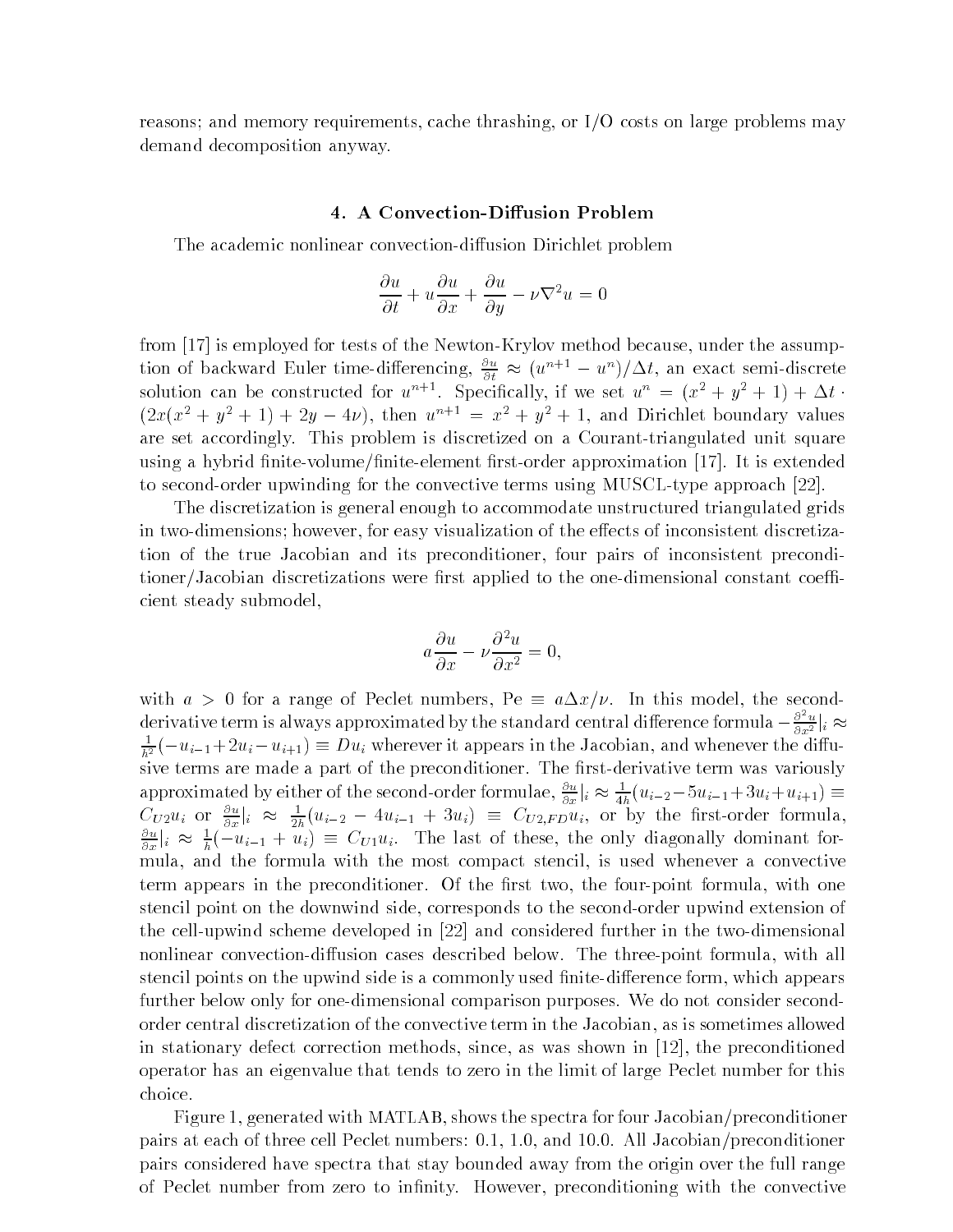

FIG. 1. Spectra, in the right-half of the complex plane, of inconsistently preconditioned convectionand external properties in our extrementing for Peclet numbers of one for the form for Peclet for the form CU2 D Preconditioned by CU D B b 107 CU2 D B preconditioned by CU10 107 CU2 D B preconditioned by by D d CUFD <sup>D</sup> preconditioned by CU D Note di-erences in scales

operator alone obviously fails as Pe  $\mathbb{R}^n$  fails as Pe  $\mathbb{R}^n$  for divisors operator operator operators operators as Pe i tor alone fails as  $Pe \rightarrow \infty$ , in the sense that their spectra contain some elements that become arbitrarily large in the respective limits while others are clustered near unity resulting in intolerably large condition numbers. In spite of the first of these unsuitable limits, upwind Euler discretizations for the left-hand side are sometimes applied to full Navier-Stokes residuals on the right-hand side in stationary defect correction methods. Both of the inconsistent Jacobian/preconditioner pairs that contain first-order upwind convection and standard diffusion together in the preconditioner lead to spectra that stay bounded in a small region of the complex plants near unity as either Pe - O or Pe - Pe - Pe -In fact, in case  $(d)$ , when the convective term in the Jacobian contains no nonzero coefficients on the downwind side, the preconditioned spectrum clusters at a single point  $(\frac{1}{2},0)$  in the infinite Peclet limit. (Both (a) and (d) have preconditioned spectra cluster that at a single point (i.e. ) in the size is also interest, where  $\alpha$  is appearing point in accelerate an inconsistent discretization pair and obtain good conditioning It should be noted that since the preconditioned operators are generally non-normal, no conclusions should be drawn about the performance of Krylov-accelerated version of these methods on the basis of the exact spectra alone. It has been shown  $\left[18\right]$  that, in the presence of finite-precision arithmetic, the spectrum itself may be misleading for non-normal operators, and the *pseudo-spectrum* is more revealing. For present purposes, we merely show the spectra and rely on the actual iteration counts as evidence of successful application of the inconsistent discretization of Fig.  $1(a)$  in its two-dimensional, variable-coefficient generalization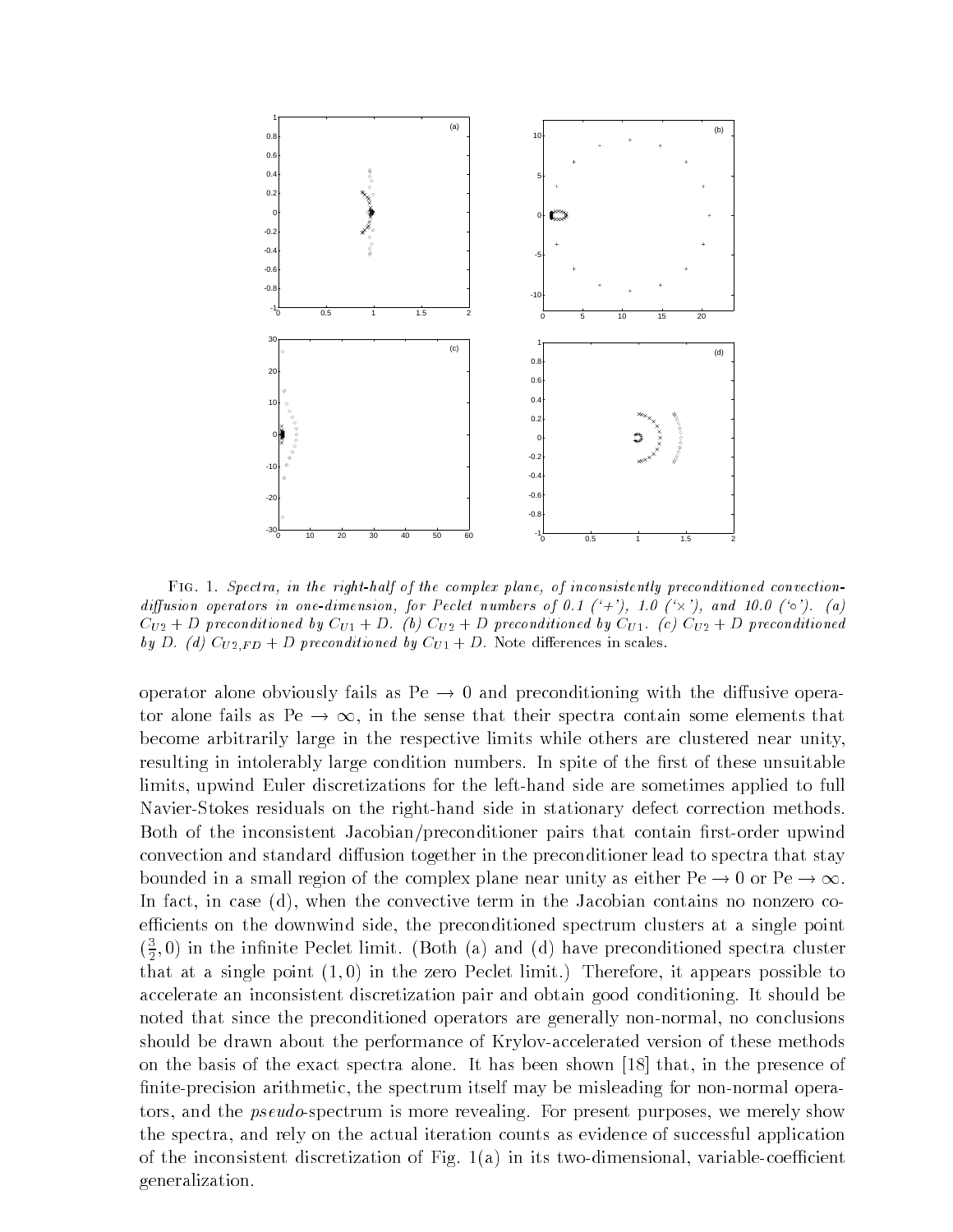Before presenting the results of inconsistently preconditioned convection-diffusion Jacobians, we explore another axis of discretization parameter space, namely that of matrixfree approximation of the Jacobian-vector product, as described in  $\S 2$ . Our aim is to validate the existence of a range of the differencing parameter  $\epsilon$  in the approximation of the Jacobian-vector product in which  $\epsilon$  is simultaneously small enough for the Jacobian-vector product to be accurately estimated by just the first two terms of the Taylor series

$$
f(u^{l} + \epsilon v) \approx f(u^{l}) + \epsilon J(u^{l})v,
$$

and large enough to avoid catastrophic cancellation for moderately ill-conditioned  $J$ .

Two techniques for choosing the scalar  $\epsilon$  were investigated:

$$
\epsilon = \sqrt{\varepsilon_{mach}} \cdot (\|u^l\|_2 + 1), \text{ and}
$$

$$
\epsilon = \sqrt{\varepsilon_{mach}} \cdot \frac{|(u^l, v)|}{\|v\|_2^2}.
$$

The first choice is simply the square root of the machine epsilon (or unit roundoff) multiplied by the norm of the current solution vector, so that the size of an assumed order-unity norm perturbation vector is not buried by a potentially large  $u'$ . Conversely, by adding unity to  $||u'||$ , the perturbation vector is kept large enough for there to be significance in the difference of the two residual vectors in the limit as  $||u'||$  becomes small. The second technique takes into account the magnitude of v, the Krylov vector, as well as that of  $u^i$ . The second was considered preferable to the first. We note here that GMRES may have an advantage over other Krylov methods in the matrix-free context in that the vectors  $v$  that arise in GMRES have unit two-norm, but may have widely varying scale in other Krylov methods for nonsymmetric systems Right preconditioning spoils the perfect unit two-norm, however, and the second technique retains an advantage in this context. For an extended discussion of matrix-free applications of the Jacobian in the Krylov context, see  $[21]$ .

TABLE 1

Iteration counts for unpreconditioned solution via GMRES of the nonlinear convectiondi-usion prob lem, and the discrete two-norm of the overall error between the algebraic and exact solution for the finest grid case, without preconditioning.

|                                         | $\Delta t = 10^{-2}$ |               | $\Delta t = 10^{-1}$  |               |
|-----------------------------------------|----------------------|---------------|-----------------------|---------------|
| $h^{-1}$                                | $A_{U2}^{ex}$        | $A_{U2}^{mf}$ | $A_{U2}^{ex}$         | $A_{U2}^{mf}$ |
| 4                                       |                      |               | $\overline{5}$        | 5             |
| 8                                       |                      |               | 8                     | 11            |
| 16                                      | 5                    | 5             | 14                    | 20            |
| $\begin{array}{c} 32 \\ 64 \end{array}$ |                      |               | $23\,$                | 36            |
|                                         | 10                   | 10            | $38\,$                | 64            |
| 128                                     | 14                   | 14            | 68                    | 113           |
| Error                                   | $1.12(-8)$           | $1.88(-8)$    | $3.20(-5)$ $3.55(-5)$ |               |

Table I shows the iteration count for a 10 – reduction in residual of the unpreconditioned Newton correction equation, in both explicit (superscript  $ex$ ) and matrix-free (superscript  $m f$ ) implementations. Two different time-step sizes are considered, with the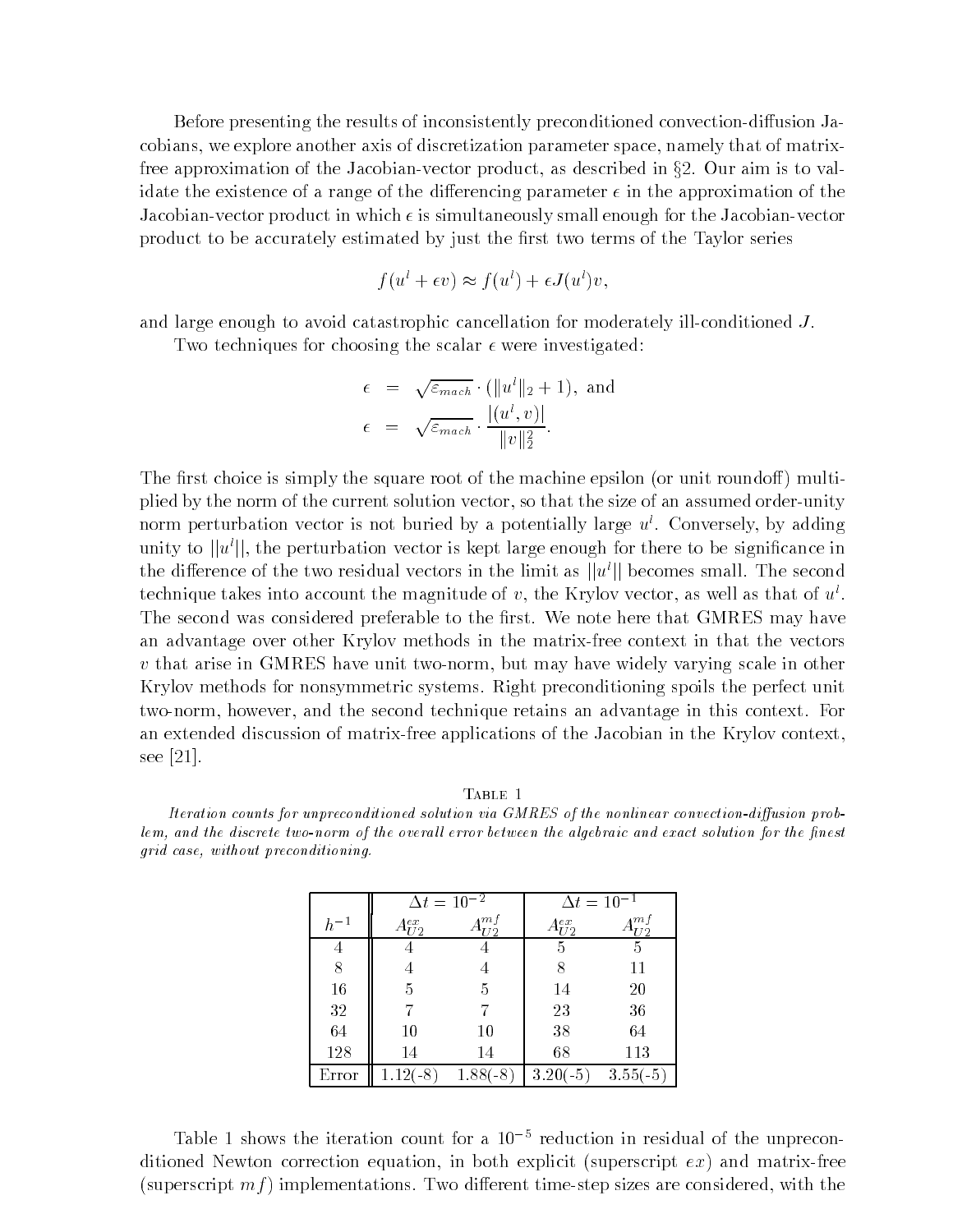larger 
t - corresponding to a worse conditioned system Deterioration of the con vergence of the matrix-free method without preconditioning is evident on the finer grids; however, the error in the converged solution does not much suffer.

#### TABLE 2

Iteration counts for ILU GMRES preconditioned solution of the nonlinear convectiondi-usion problem, and the discrete two-norm of the overall error between the algebraic and exact solution for the finest grid case, with inconsistent preconditioning.

|          |                                       | $\Delta t = 10^{-2}$              |                                   | $\Delta t = 10^{-1}$                 |
|----------|---------------------------------------|-----------------------------------|-----------------------------------|--------------------------------------|
| $h^{-1}$ | $(A_{IJ2}^{ex})(A_{IJ1}^{ex})^{-1}$ ) | $(A_{U2}^{mf})(A_{U1}^{ex})^{-1}$ | $(A_{U2}^{ex})(A_{U1}^{ex})^{-1}$ | $(A_{II2}^{mf}) (A_{II1}^{ex})^{-1}$ |
|          |                                       |                                   |                                   |                                      |
| 8        |                                       |                                   |                                   |                                      |
| 16       |                                       |                                   |                                   |                                      |
| 32       |                                       |                                   | 3                                 |                                      |
| 64       |                                       |                                   |                                   |                                      |
| 128      |                                       |                                   |                                   |                                      |
| Error    | $5.42(-11)$                           | $2.03(-9)$                        | $2.96(-5)$                        | $3.35(-5)$                           |

Table 2 shows the iteration count for the same cases in the presence of inconsistent preconditioning  $\mathcal{F}$  and the sets a global ILU  $\mathcal{F}$  and the sets a global ILU  $\mathcal{F}$  and the sets a global ILU  $\mathcal{F}$  and the sets a global ILU  $\mathcal{F}$  and the sets a global ILU  $\mathcal{F}$  and the sets a global convection-diffusion operator with first-order upwind convection. (The diagonal dominance of this system protects the ILU
- factorization from breakdown The iteration count for the matrix-free method with preconditioning still deteriorates relative to the explicit Jacobian case. However, the explicit preconditioner is created from the explicitly available matrix, which is second-order accurate. The absolute extent of this deterioration is only a couple of extra Jacobian-vector products. In applications, in which one is faced with a choice between many extra stationary defect correction steps at limited CFL versus a few more costly accelerated Newton correction steps at high CFL, the matrix-free Newton method may prevail

The numerical experiments in this section considered only a global preconditioner based on approximate factorization. In the next two sections, Schwarz-like domain decomposition preconditioners are considered, instead.

## 5. A Full Potential Problem

The full potential equation for the velocity potential,  $\Phi$ , is

$$
\nabla \cdot (\rho(||\nabla \Phi||)\nabla \Phi) = 0,
$$

where the density is given in terms of the potential by

$$
\rho = \rho_{\infty} \left( 1 + \frac{\gamma - 1}{2} M_{\infty}^2 (1 - \frac{q^2}{q_{\infty}^2}) \right)^{\frac{1}{(\gamma - 1)}},
$$

where  $q = ||\nabla \Phi||$  and  $M_{\infty} = q_{\infty}/a_{\infty}$ . Here, a is the sound speed, q the flow speed, and  $\infty$  refers to the freestream. When the flow is everywhere subsonic the full potential formulation fits within the monotone nonlinear elliptic framework of additive Schwarz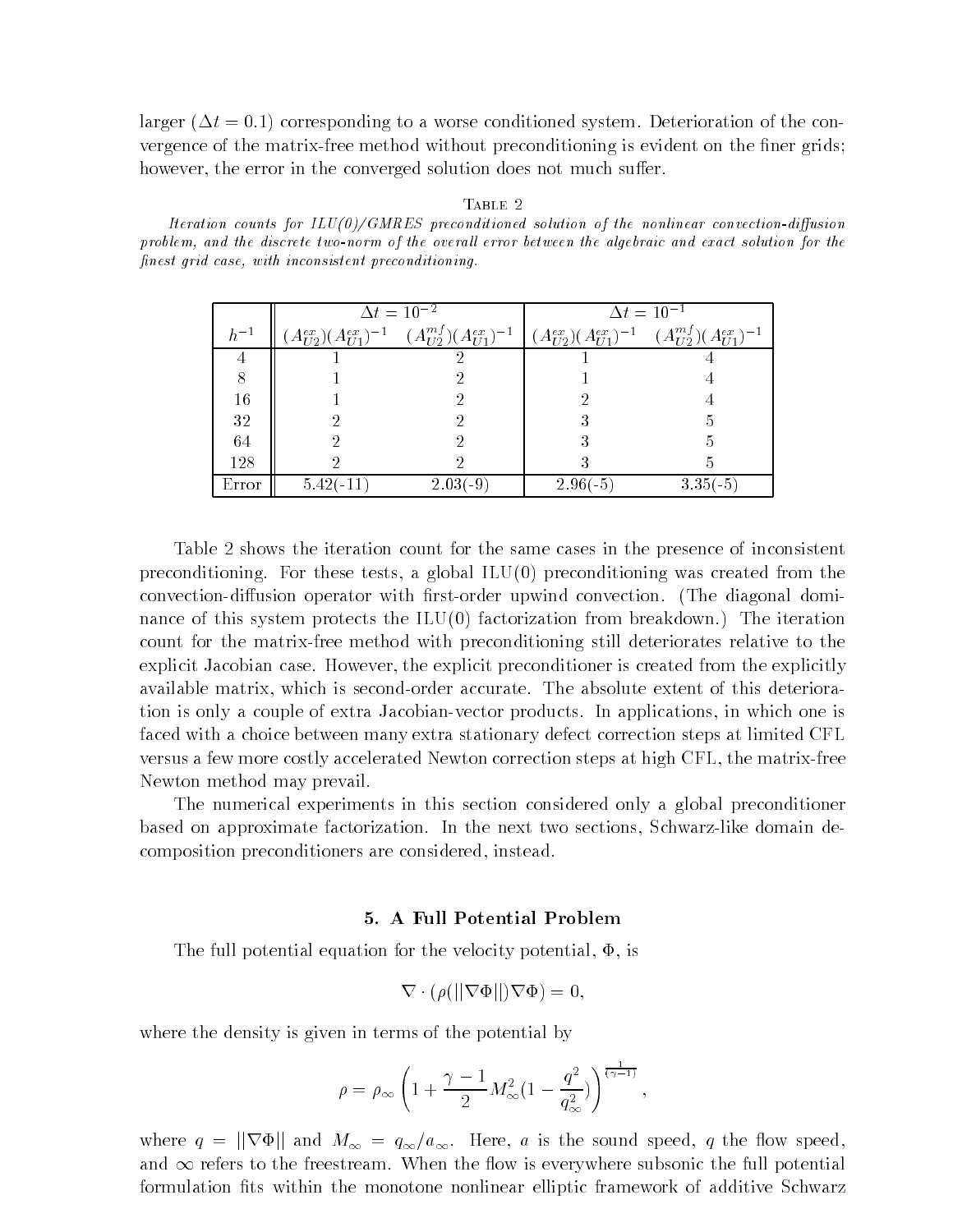methods  $[4]$ . For a simple non-lifting model problem of an airfoil lying along the symmetry ansis y vi conditions as follows as follows as follows as follows .

- Upstream and Freestream:  $\Phi = q_{\infty} x$  (zero angle of attack),
- Downstream:  $\Phi_{,n} = q_{\infty},$
- $S_{\rm{S}}$  , and it is not in the set of  $\sim$  . It is not in the set of  $\sim$
- On the parameterized alrion with shape  $y = f(x)$ :  $\Psi_n = -q_{\infty} f(x)$ .

The farfield boundary conditions lead to inaccuracies if applied too near the airfoil, but our interest is in algebraic convergence rates

| ı<br>I<br>i,<br>ï<br>٠ |  |
|------------------------|--|
|------------------------|--|

Average number of GMRES steps per Newton step for full potential Newton-Krylov-Schwarz solver with varying coarse grid size.

| Coarse Grid<br>- 11 |     |   | $12 \times$<br>13       |    |
|---------------------|-----|---|-------------------------|----|
| Analytical          |     |   | $\Omega$ $\overline{U}$ |    |
| Matrix-free         | 183 | ഹ | $\Omega$                | 23 |

A uniform fine grid of mesh size h and a uniform coarse grid of mesh size  $H_c$  are defined over the entire domain. The coarse grid is not necessarily nested within the fine grid, and its elements are not necessarily vertices of the subdomains, which have sides of size  $H<sub>s</sub>$ , [3]. Bilinear rectilinear elements are used for both coarse and fine grids, and bilinear interpolation for intergrid transfers. An overlap  $2h$  is employed on each of the subdomains, and problems posed on the subdomains as part of the Schwarz preconditioning are solved interacting by ILU  $\{ \cdot \}$  is - and the airfoil is the scale of the scaled  $\mathcal{M}$  is the airfoil is the scaled and the scaled and the scaled and the scaled and the scale of the scale of the scale of the scale of the sc upper surface of a  $NACA0012$ . Nonlinear convergence is declared following a  $10^{-5}$  relative reduction in the steady-state residual, which requires only three Newton steps independent of inner linear method. Inner iteration convergence is a relative residual reduction of TU T. We restart GMRES every 20 iterations. Table 3 snows convergence performance for a fixed-size problem of  $128 \times 128$  uniform cells with a fixed number of subdomains in an  $8 \times 8$  array as the density of the unnested uniform coarse grid varies. Key observations from this example are: (1) even a modest coarse grid makes a significant improvement in an additive Schwarz preconditioner; (2) a law of diminishing returns sets in at roughly one point per subdomain; and (3) matrix-free "matvecs" degrade convergence as much as -! in the less wellconditioned cases

# An Euler Problem

Our Euler example is a two-dimensional transonic airfoil flow modeled using an EAGLE-derivative code  $\left[14\right]$  that employs a finite volume discretization over a body-fitted coordinate grid. The Euler equations for dependent variable vector  $Q = \lvert \rho, \rho u, \rho v, e \rvert^2$  are expressed in strong conservation curvilinear coordinate form as

(1) 
$$
\tilde{Q}_{\tau} + (\tilde{F})_{\xi} + (\tilde{G})_{\eta} = 0,
$$

where  $Q$  and the contravariant nux vectors,  $T$  and  $Q$ , are defined in terms of the Cartesian  $\blacksquare$ fluxes and the Jacobian determinant of the coordinate system transformation,  $J = x_{\xi}y_{\eta}$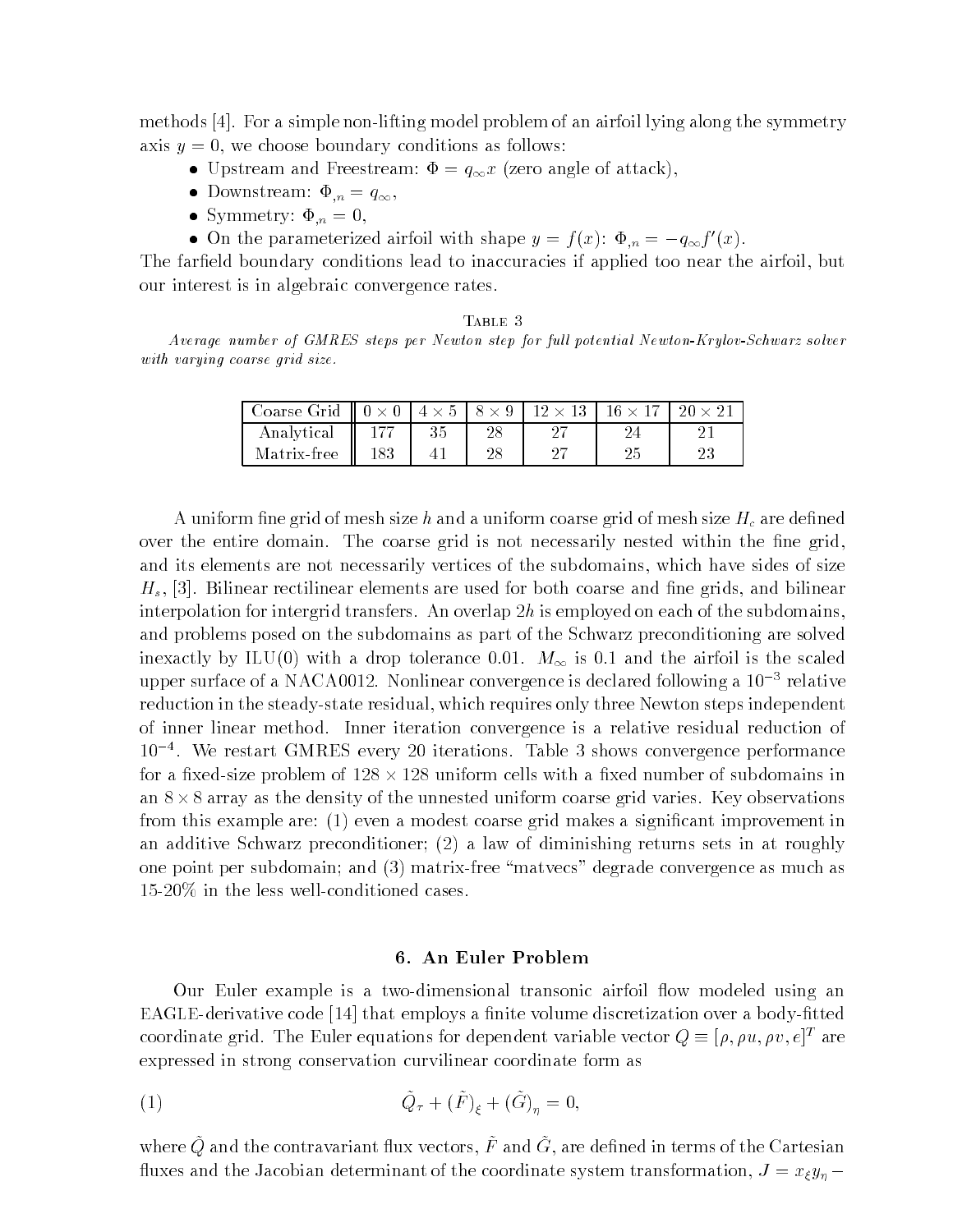$y_{\ell}x_n$ , through

$$
\begin{aligned}\n\tilde{Q} &= J^{-1}Q \\
\tilde{F} &= J^{-1} \left( \xi_t Q + \xi_x F + \xi_y G \right) \\
\tilde{G} &= J^{-1} \left( \eta_t Q + \eta_x F + \eta_y G \right).\n\end{aligned}
$$

c grids in the case of the complete  $\{1, 0, 1, 0, 1, 0, 1, 0, 1, 0, 1, 0, 1, 0, 1, 0, 1, 0, 1, 0, 1, 0, 1, 0, 1, 0, 1, 0, 1, 0, 1, 0, 1, 0, 1, 0, 1, 0, 1, 0, 1, 0, 1, 0, 1, 0, 1, 0, 1, 0, 1, 0, 1, 0, 1, 0, 1, 0, 1, 0, 1,$ attack of 1.25  $\,$  and an  $M_{\infty}$  of 0.8 are considered. To obtain a representative matrix/KHS  $\,$ pair on which to test the behavior of Euler Jacobians under Krylov-Schwarz, we first ran a demonstration case from [14] partway to convergence and linearized about the resulting flow state.

The discrete equations take the form

$$
\left[I + \Delta \tau (\delta_{\xi} A_{\bullet}^{+} + \delta_{\eta} B_{\bullet}^{+} + \delta_{\xi} A_{\bullet}^{-} + \delta_{\eta} B_{\bullet}^{-})\right] \Delta Q^{l} = -\Delta \tau f^{l},
$$

where

$$
A = \frac{\partial \tilde{F}^{\text{impl}}}{\partial \tilde{Q}} \text{ and } B = \frac{\partial \tilde{G}^{\text{impl}}}{\partial \tilde{Q}},
$$

the eigenvalues of A and B, respectively, are the components of the characteristic velocities in the  $\xi$  and  $\eta$  directions,  $\delta$  is the first-order spatial difference operator, superscripts  $\pm$ denote the characteristic (upwind) direction in which the differencing occurs, and the bullets signify that each spatial differencing is carried out on the entire product to the right, for example,  $\delta_{\xi}$  on  $(A^+\Delta Q^l)$ . Following the defect correction practice of [16], a flux vector split scheme of Van Leer type is employed for the implicit operators, A and  $B$ , and the vector of steady-state residuals,  $f(u)$ , is discretized by a Roe-type flux difference split scheme. Characteristic variable boundary conditions are employed at farfield boundaries using an explicit, first-order accurate formulation.

TABLE 4

Iteration counts for transonic Euler flow Jacobian with 8192 degrees of freedom discretized at local CFL numbers of 1 and 100, for various preconditioners and decomposition into  $\lambda$ , 16, or 6 $\lambda$  subdomains

|              |  |  | Precond.    Block Jacobi   Add. Schwarz   Mult. Schwarz |
|--------------|--|--|---------------------------------------------------------|
| CFL No.      |  |  |                                                         |
| $1 \times 1$ |  |  |                                                         |
| $2\times 2$  |  |  |                                                         |
| $4 \times 4$ |  |  |                                                         |
|              |  |  |                                                         |

For a given granularity of decomposition, curvilinear "box" decompositions are generally better thank curvilinear strip are this particles for this problem  $\{z, \tau\}$  . Showse I among that the zero-overlap results are only slightly less convergent than the corresponding  $h$ overlapped additive Schwarz results at high Courant-Friedrichs-Lewy (CFL) number, and that h-overlapped multiplicative Schwarz is significantly better, though the latter is a less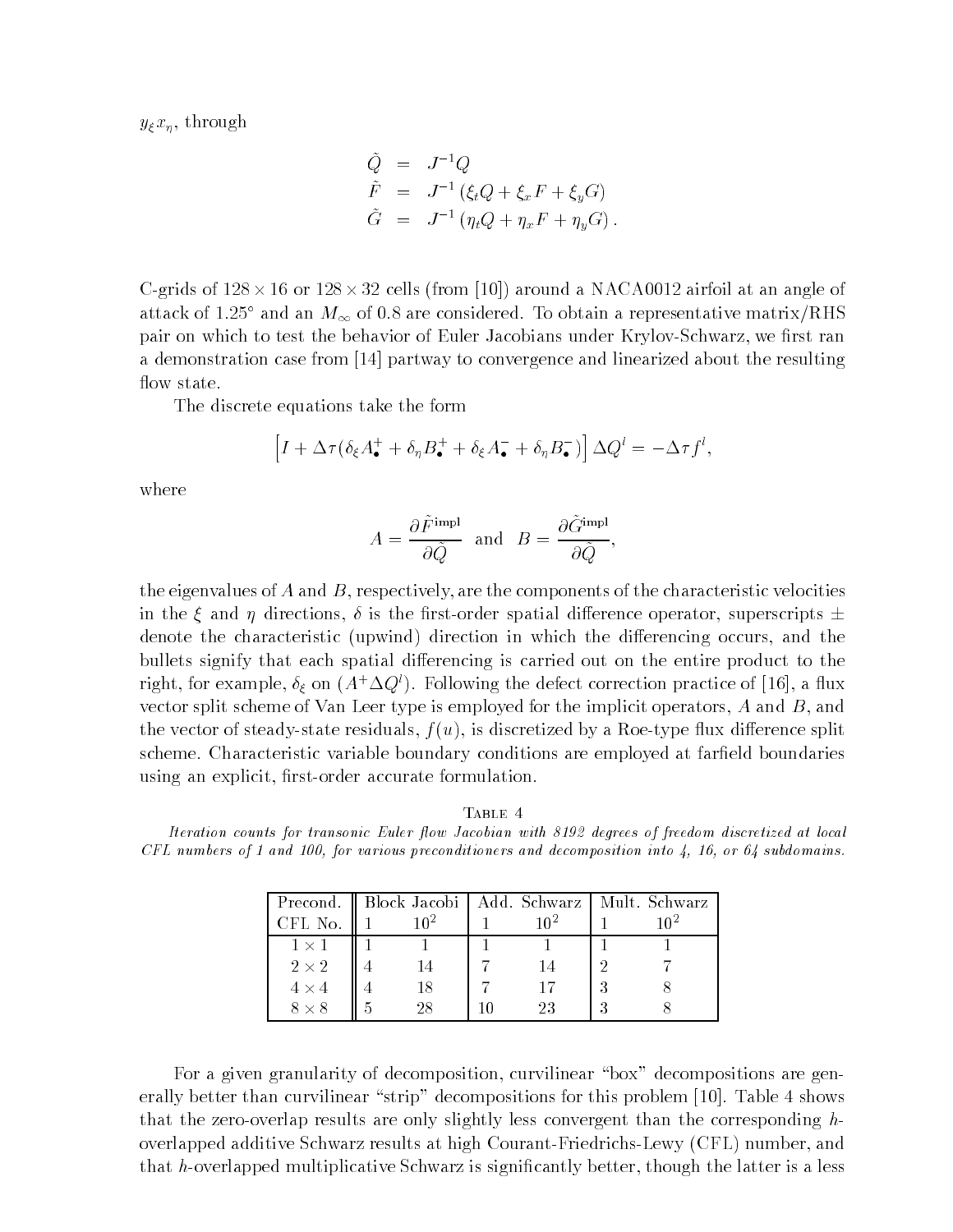#### TABLE 5

Iteration counts and serial execution time for a transonic Euler flow Jacobian with 16384 degrees of freedom discretized at a local Courant number of 100, for Block Jacobi run in serial on a Sparc10.

| Decomp.      | <b>Iterations</b> | Serial Time |
|--------------|-------------------|-------------|
| $1 \times 1$ |                   | 38.1        |
| $2\times 2$  | 12                | 37.9        |
| $4 \times 4$ | 14                | 21.0        |
| $8 \times 8$ | ,,,               | 20.3        |

parallel algorithm Though we have not yet experimented with a coarse grid in the Eu ler context - shows that even a piecewise constant coarse grid operator substantially improves Krylov-Schwarz convergence rates in unstructured problems.

The serial benet of the Schwarz preconditioning is illustrated in Table Here a direct solve with a nested dissection ordering is found inferior to an additive Schwarz GMRES iteration with nested dissection applied to successively smaller subdomains

The Euler code has been executed on an ethernet network of workstations using a package of distributed sparse linear system routines developed at Argonne National Laboratory by Gropp and Smith  $[11]$ , with p4  $[9]$  as the data exchange layer.

Table 6 shows CPU times for each of three Schwarz preconditioners with different parallel granularity, for a fixed number of iterations on a fixed size problem. When exact solvers are used on each subdomain speedups on a per iteration basis are seen on up to 16 processors. This advantage may be artificial in the sense that global incomplete LU is superior to a Schwarz method using exact subdomain solvers in serial, and ILU should replace nested dissection as the subdomain solver. In recent experiments  $\left[1\right]$  on Jacobians from the TRANAIR code, a threshhold drop tolerance form of ILU was employed as the subdomain solver in a Schwarz preconditioner, and the drop tolerance was varied from zero (exact nested dissection factorization) to a value that filtered out all but the largest entries in the approximate factors. The optimal drop tolerance in terms of number of operations per gridpoint varied with problem size and required converged precision but the optimal average number of nonzeros per row hovered around  $\mathbf{u}$  around  $\mathbf{v}$  around  $\mathbf{v}$ sparser than a full nested dissection.

To test the nonlinear matrix-free approach in a situation with four differently scaled components per gridpoint, we approached the steady solution via a pseudo-transient continuation with a local adaptation of CFL number Starting from a small initial CFL

TABLE 6

Execution time maximized over the processor gang for an equal number ten of Block Jacobi pre conditioned iterations run in parallel over a network of Sparc10's and SparcELC's, for a transonic Euler flow Jacobian with  $16384$  degrees of freedom discretized at a local Courant number of 100.

| Decomp.      | Parallel Time |
|--------------|---------------|
| $2 \times 2$ | 20.3          |
| $4 \times 2$ | 11.5          |
| $4 \times 4$ | 83            |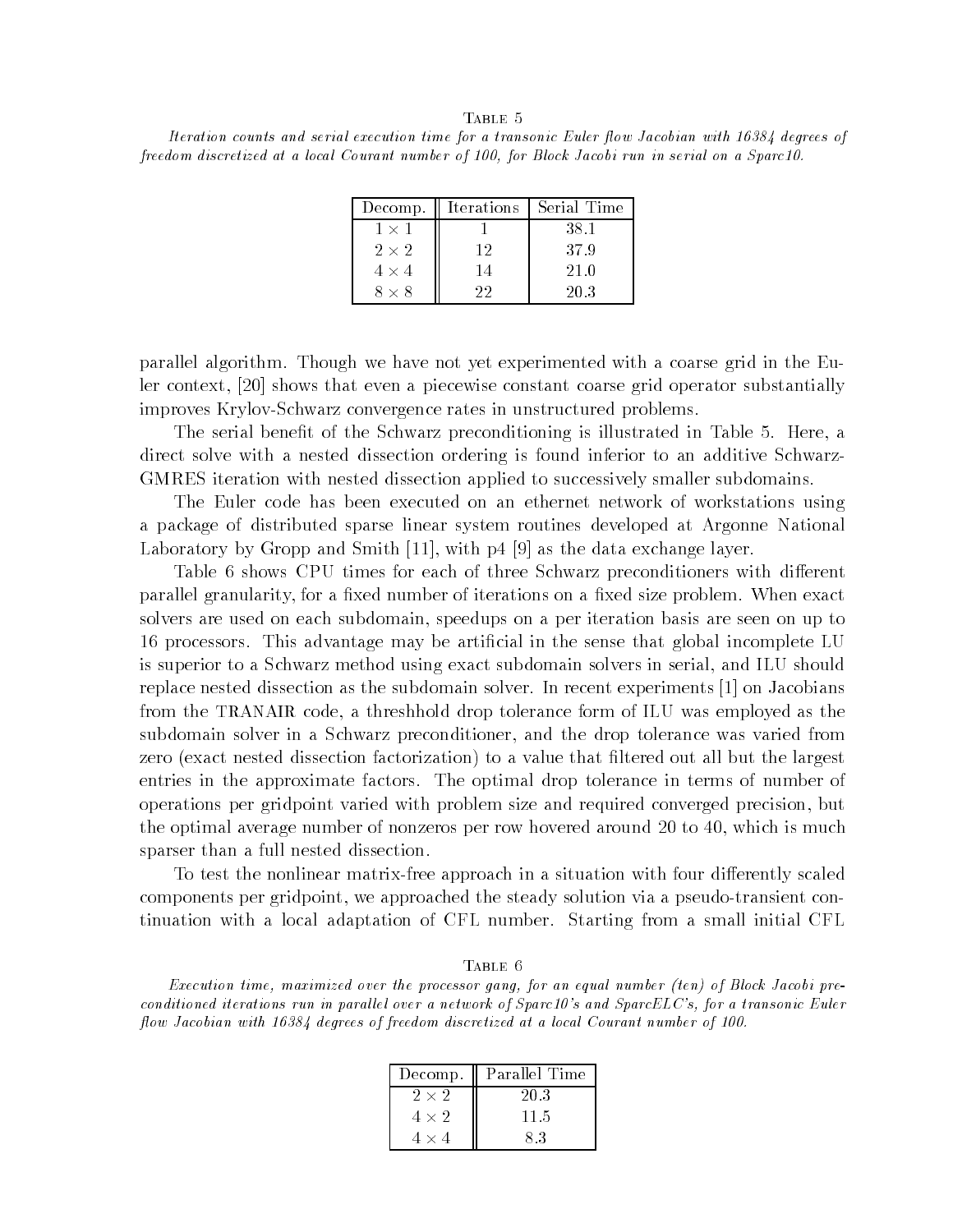

FIG. 2. UFL and steady-state residual versus iteration count for defect correction and Newton-Krylov solvers

number of the state and the contract of the contract of the contract of the contract of the contract of the co

$$
\text{CFL}^{l+1} = \text{CFL}^{l} \cdot \frac{||f(u)||^{l-1}}{||f(u)||^{l}}
$$

This was found preferable to an alternative local strategy

$$
\text{CFL}_{ij}^{l+1} = \text{CFL}_{ij}^{l} \cdot \frac{|f_{ij}(u)|^{l-1}}{|f_{ij}(u)|^{l}}
$$

and also to higher powers of the ratio of successive norms.

Use of the baseline approximate factorization defect correction algorithm produces the dashed curves in Fig. 2. To obtain the solid curves, the explicitly available (Van Leer) flux vector split Jacobian  $(J_{VL})$  is used to precondition the implicitly defined (Roe) flux difference split Jacobian  $(J_R)$  at each implicit time step. In matrix terms, the corrections  $u$  are obtained as the approximate solutions of, respectively,

$$
J_{VL}u = -f_R
$$
 and  $(J_{VL})^{-1}J_Ru = -(J_{VL})^{-1}f_R$ .

Unfortunately, in the retrofit of the existing code, transition to a full Newton method (CFL number approaching infinity) is precluded by explicit boundary conditions, but  $\cup$ r L number can be advanced, as snown in the ngure, to  $\cup$ (10°) with advantage.

The Schwarzian theory relies on the dominance of the elliptic operator. However, as in this example, multidimensional hyperbolic problems are often discretized in a defectcorrection manner, with an artificially diffusive left-hand side operator. Some of the benefits of elliptic algorithms will be realized when these methods are accelerated with a Krylov method

## 7. Conclusions

Several aspects of Newton-Krylov-Schwarz methods that are expected to be of value in a practical parallelized Navier-Stokes code are validated in model contexts. Simultaneous demands for higher-order discretizations in the Jacobian proper and diagonally dominant,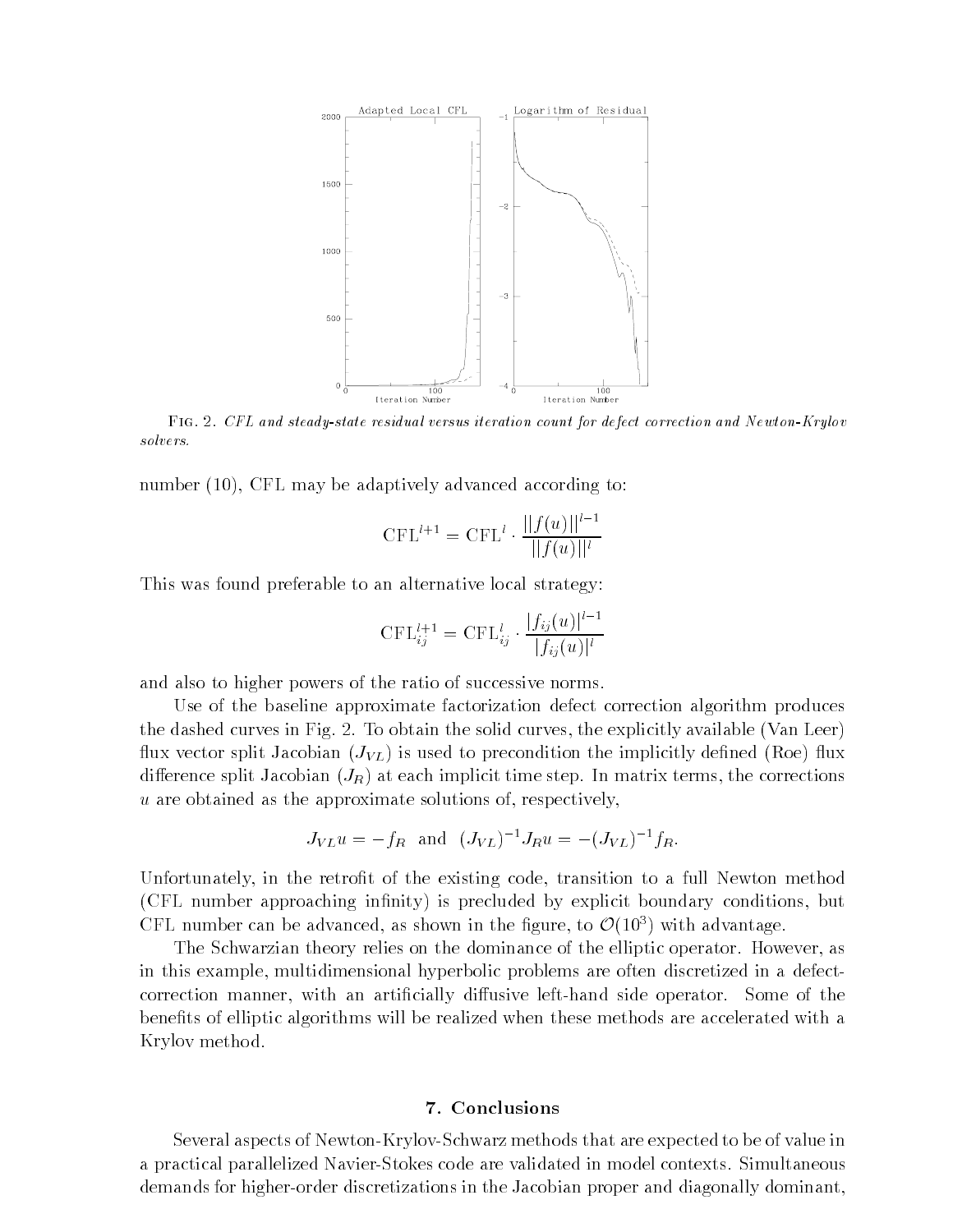easily invertible preconditioners are satisfied by mixed (inconsistent) discretizations. As in defect correction methods, the Jacobian proper need not be computed explicitly. However, by accelerating the stationary defect correction process, arbitrarily good convergence to the true Newton direction can be obtained, providing an asymptotic advantage. It is shown to be possible to find a differencing parameter for the matrix-free Newton method that is simultaneously small enough for good truncation error in approximating the action of the Jacobian and large enough to avoid the pitfalls of double precision round-off, at least for problems of  $U(10^+)$  mesh cells in each dimension, and in the presence of significant grid stretching. This problem is expected to grow more acute for high-aspect ratio Navier-Stokes grids. The use of a non-nested coarse grid provides a continuously adjustable "knob" with significant leverage in reducing the condition number of an elliptically dominated problem The coarse grid entails a high communication cost in parallel implementations but in additive algorithms it can be solved simultaneously with the sub domain fine grids operators, permitting overlap of its excess communication with useful subdomain computation. Finally, preliminary experience with treating Unix workstations spread throughout a building and connected only by a single ethernet is enouraging in that even for a modest fixed-size problem, wall clock execution time per iteration improves on up to sixteen workstations. When parallelism is exploited in its more advantageous scaling of fixed subdomain size per processor, we expect yet more encouraging results.

#### REFERENCES

- , p young c can be a shown with the second and with the second control of the second property of the second se Hilmes, and J. E. Bussoletti, Ordering and Incomplete Factorization Issues for Matrices Arising from the TRANAIR CFD Code Boeing Computer Services TR BCSTECH  Seattle 1993
- [2] X.-C. Cai, An Optimal Two-level Overlapping Domain Decomposition Method for Elliptic Problems in Two and Three Dimensions, SIAM J. Sci. Comp. (1993) 239-247.
- [3] X.-C. Cai, A Non-nested Coarse Space for Schwarz Type Domain Decomposition Methods, Tech. aver computed and computer that colorado at the colorado at the colorado at the colorado at the second at the
- [4] X.-C. Cai and M. Dryja, *Domain Decomposition Methods for Monotone Nonlinear Elliptic Problems*, in D. E. Keyes and J. Xu, eds., Seventh International Conference on Domain Decomposition Methods in Scientific Computing (Penn. State Univ.), AMS, Providence, 1994, to appear.
- [5] X.- C. Cai, W. D. Gropp, and D. E. Keyes, A Comparison of Some Domain Decomposition and ILU Preconditioned Iterative Methods for Nonsymmetric Elliptic Problems, J. Numer. Lin. Alg. Applics.  $(1994)$ , to appear.
- [6] J. E. Dennis, Jr. and R. B. Schnabel, Numerical Methods for Unconstrained Optimization and nonlinear Equations, premiers manual Engless Prentice Press Press Press
- [7] M. Dryja and O. B. Widlund, An Additive Variant of the Alternating Method for the Case of Many  $Subregions$ , Courant Institute, NYU, TR 339, 1987.
- [8] A. Ern, V. Giovangigli, D. E. Keyes and M. D. Smooke, Towards Polyalgorithmic Linear System Solvers for Nonlinear Elliptic Problems, SIAM J. Sci. Comp.  $15(1994)$ , to appear.
- [9] Ralph Butler and Ewing Lusk, Monitors, Messages, and Clusters: The  $p_4$  Parallel Programming System Argonne National Laboratory MCS Div preprint P and J Parallel Comput to appear
- W D Gropp D E Keyes and J S Mounts Implicit Domain Decomposition Algorithms for Steady  $Compressible$  Aerodynamics, in A. Quarteroni et al., eds., Sixth International Symposium on Domain Decomposition Methods for Partial Di-erential Equations 
Como Italy AMS Provi dence, 1994.
- [11] W. D. Gropp and B. F. Smith, Simplified Linear Equations Solvers Users Manual, ANL-93/8, Argonne National Laboratory
- [12] D. E. Keyes and W. D. Gropp, Domain-Decomposable Preconditioners for Second-order Upwind